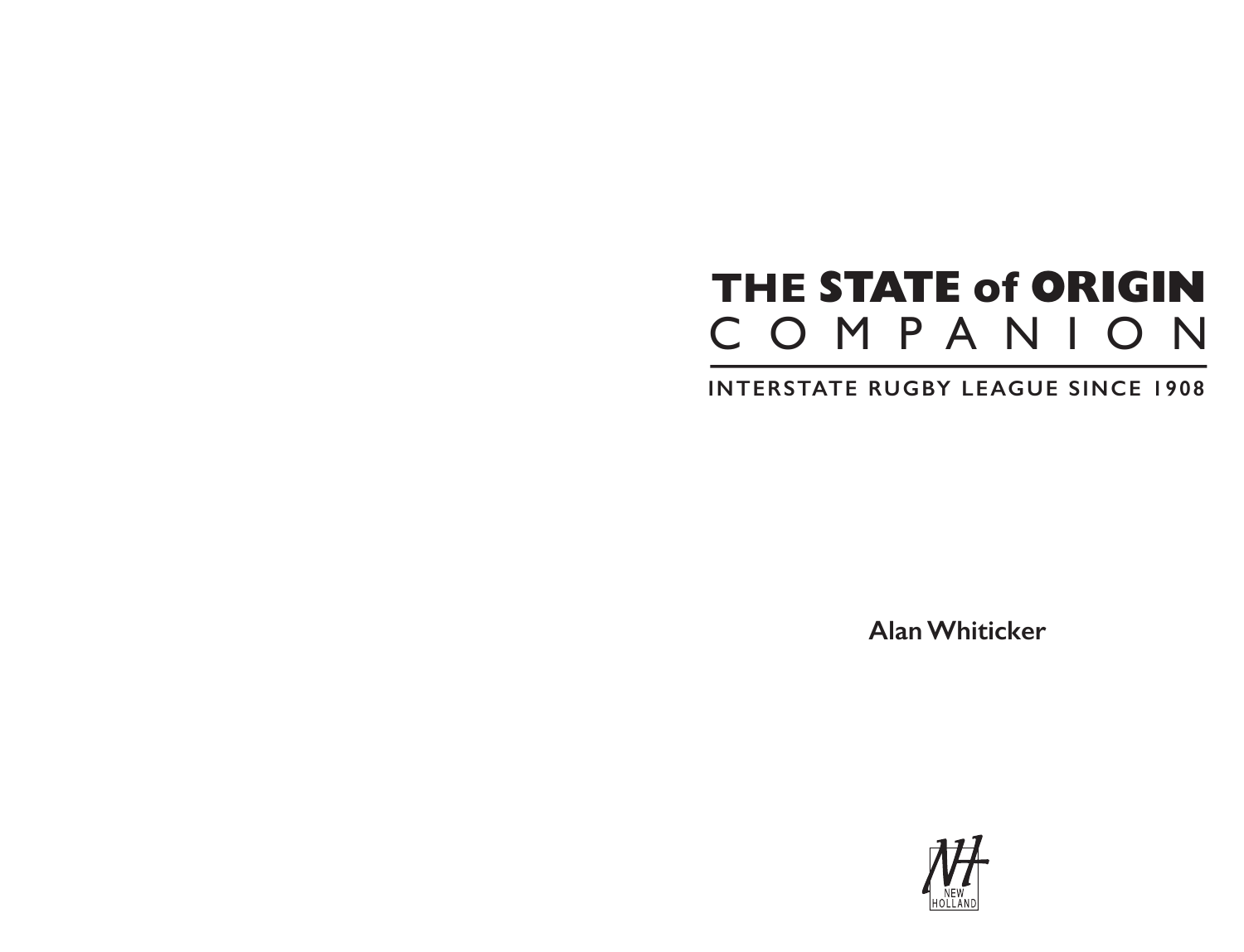First published in 2020 by New Holland Publishers Sydney • Auckland

Level 1, 178 Fox Valley Road, Wahroonga, NSW 2076, Australia 5/39 Woodside Ave, Northcote, Auckland 0627, New Zealand

newhollandpublishers.com

Copyright © 2020 New Holland Publishers Copyright © 2020 in text: Alan Whiticker

All rights reserved. No part of this publication may be reproduced, stored in a retrieval system or transmitted, in any form or by any means, electronic, mechanical, photocopying, recording or otherwise, without the prior written permission of the publishers and copyright holders.

A record of this book is held at the National Library of Australia.

ISBN 9781760792138

Group Managing Director: Fiona Schultz Project Editor: Liz Hardy Designer: Andrew Davies Photos: Ian Collis Production Director: Arlene Gippert Printer: Toppan Leefung Printing Limited

10 9 8 7 6 5 4 3 2 1

Keep up with New Holland Publishers: NewHollandPublishers  $\textcircled{\small{a}}$ @newhollandpublishers

#### **Contents**

| Introduction<br>The Story of Interstate Rugby League, 1908-81                              | 7   |
|--------------------------------------------------------------------------------------------|-----|
| Section 1:<br><b>Interstate Matches, 1908-1981</b>                                         | 11  |
| Section 2:<br>NSW and Qld in the International Arena, 1908-83                              | 89  |
| Section 3:<br>State of Origin (1980-2019):<br>The monster that ate Australian Rugby League | 145 |
| Section 4:<br><b>Interstate Player Totals, 1908-2019</b>                                   | 276 |
| Section 5:<br>NSW & Queensland Records: 1908-2019                                          | 329 |
| Acknowledgements & About the author                                                        | 336 |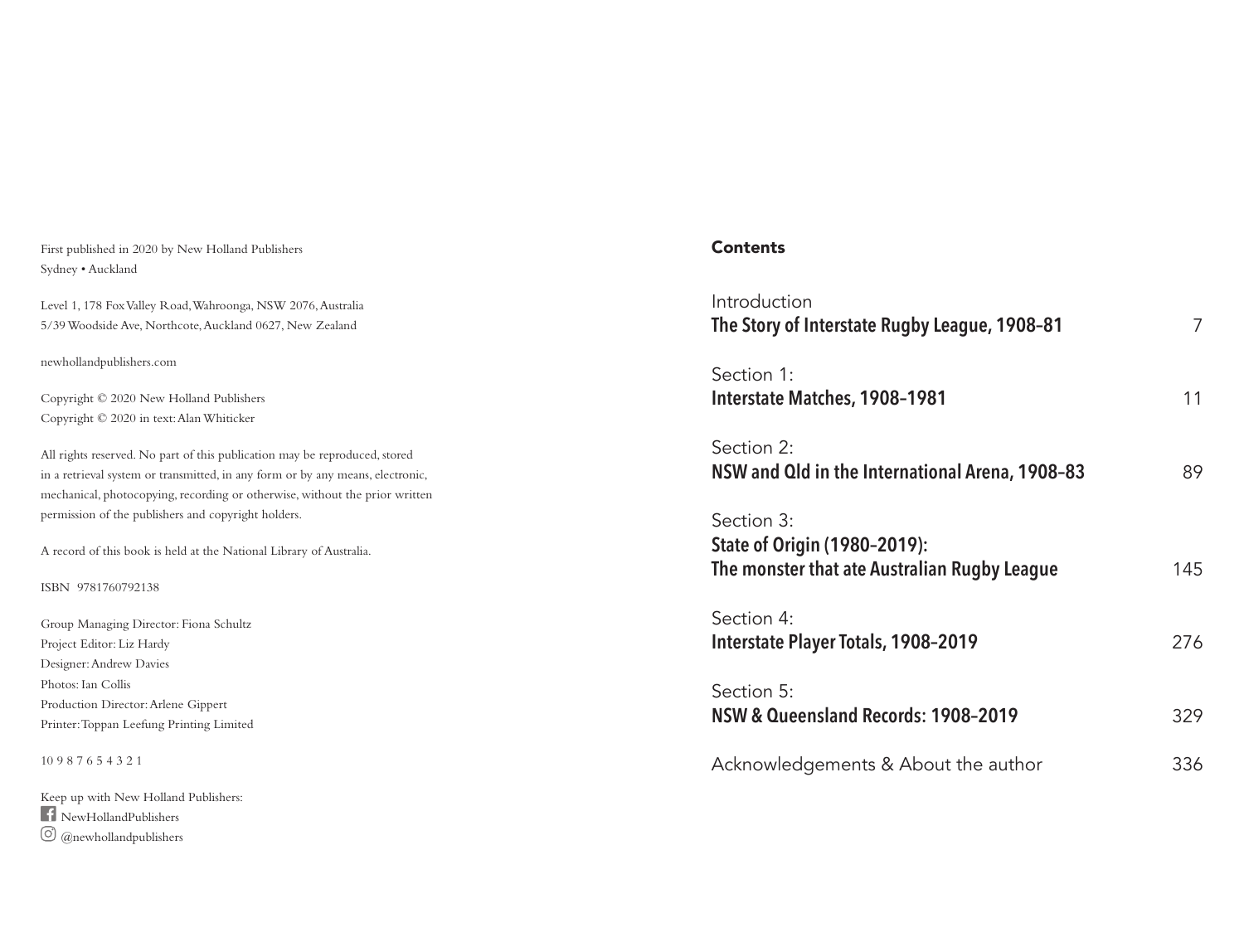

INTRODUCTION

# **The Story of Interstate Rugby League, 1908–81**

It might be hard for those rugby league fans born after 1980 who watched State of Origin became the annual sporting juggernaut it is now is to comprehend that there was a whole history of interstate rivalry dating back to the birth of the game in 1908. That's 112 years ago. The fact that Queensland had no domestic rugby league competition at that time and a 'state' team had to be hastily chosen and offered up as a sacrifice to the NSW team did not stop the league from going ahead with the first 'interstate' match. The Blues won easily in a whitewash, 43–0.

And so, the concept of 'state versus state' became integral to the popularity of 'professional rugby union', as the code was then colloquially known, in this country. Interstate games served as essential trials for Test matches, and regular tours of rival states was important in growing the game, especially in country areas.

This first era of interstate rugby league was dominated by great players such as 'Dally' Messenger, Dan Frawley, 'Tedda' Courtney, 'Pony' Halloway, 'Sandy' Pearce and Chris McKivat – the code's original pioneer rugby union converts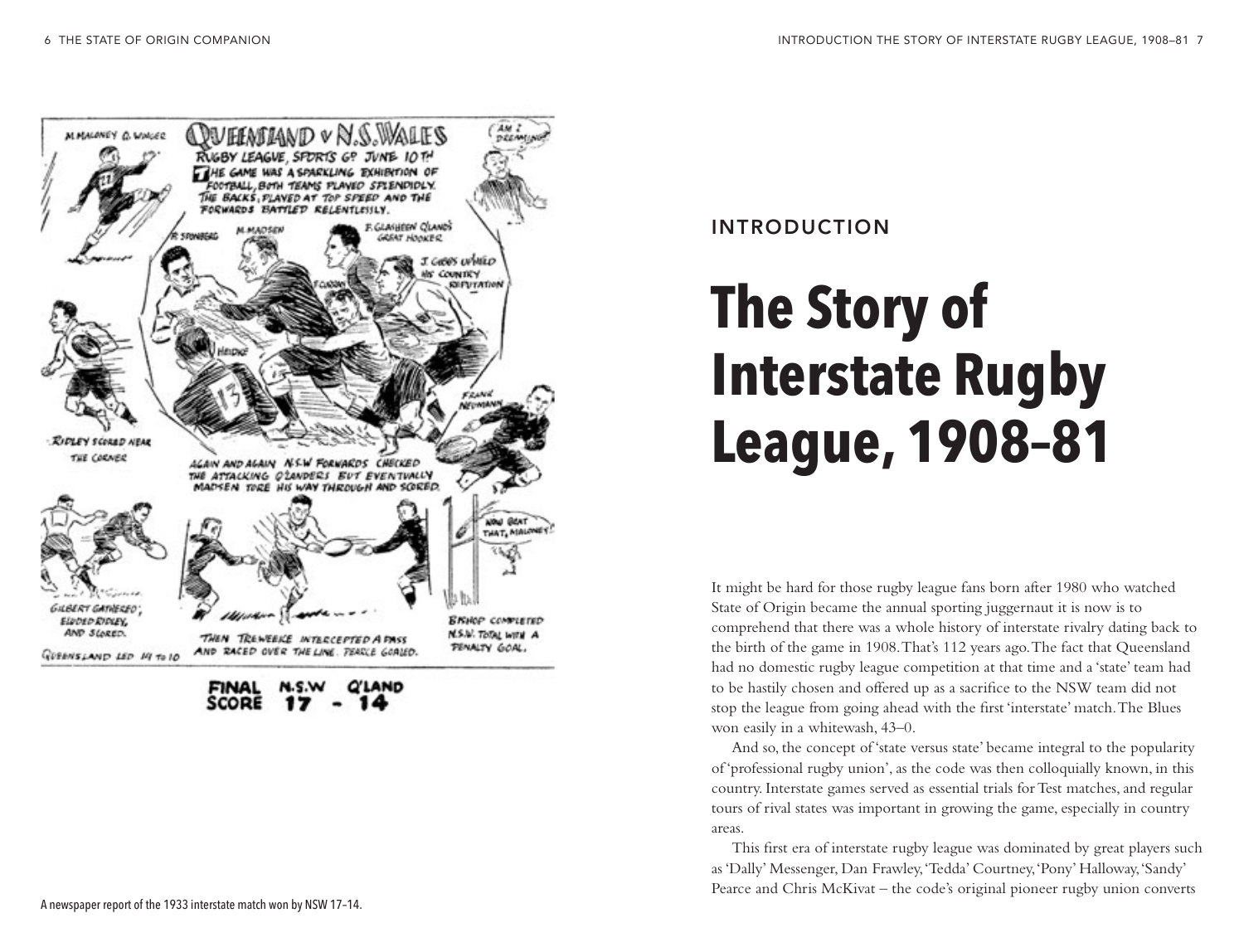

who also starred in club and international matches. All were New South Welshmen.

Not surprisingly then, a quick look at the stats show that NSW dominated interstate matches for the first 14 years of rugby league in this country. Queensland did not even win a match until 1922, by which time great players such as Tom Gorman, Norm Potter and Cec Aynsley, and later Duncan Thompson, Herb Steinohrt and Mick Madsen, had emerged.

Queensland won their first series in 1923, and then made a clean sweep of the three-match series in 1924 (and also

defeated England and Victoria!). Fired by the success of the great Toowoomba teams of the mid-1920s, the Maroons dominated the annual interstate contest for much of the decade.

Both Queensland and NSW squads made extensive tours of their rival states during the ensuing decades, playing warm-up matches against regional sides. Both state squads also toured New Zealand in the early 1910s and 1920s (see international section for those records).

But as that generation of great Queenslanders began to retire, NSW once again gained the upper hand in the 1930s. The advent of World War II put the annual contest on hold at the start of the 1940s, and when the interstate game resumed the balance of power had shifted irrevocably NSW's way.

In the period 1945 to 1959, Queensland won just two series – in 1951

and 1959. Whenever talented players emerged up north – Kel O'Shea, Brian Davies, Ken McCaffery and Noel Kelly to name just a few – rich Sydney clubs with the backing of a registered Leagues Club (and poker machines) brought them down to Sydney on huge contracts. These Queenslanders were then picked in NSW teams to take on weakened Maroons sides. The results were fairly predictable.

Queensland's record in the 1960s and 1970s was even worse. The Maroons drew the 1960 and 1961 series, two games all, but did not win a series outright for the next two decades. In fact, Queensland won just four games (and drew four) of the next 60 games played. Even a move by Queensland coach Barry Muir to instill a new dimension into the contest in the 1970s – real *hate* (it was Muir who coined the term 'Cockroaches' to describe highly paid NSW players) – could not turn results the Maroons' way.

By the time the 1980s rolled around, interest in interstate rugby league had fallen to an all-time low. In the second interstate match of the 1980 season, just 1368 people turned up to Leichhardt Oval on a winter Wednesday night to see the Blues beat the Maroons, 17–7. Something had to change or the contest would have gone the way of the dinosaur.

The Queensland Rugby League had agitated for change throughout the 1970s, appealing to the NSWRL to allow Sydney-based Queenslanders to play for their state. The league's opposition to this, largely because of pressure from Sydney clubs who did not want their highly paid stars getting hurt but also because few really believed the 'mate v mate' concept would work, delayed the State of Origin concept until 1980 – a belated 'dead rubber' match at the end of another disappointing series.

Finally, against all odds, State of Origin had arrived.

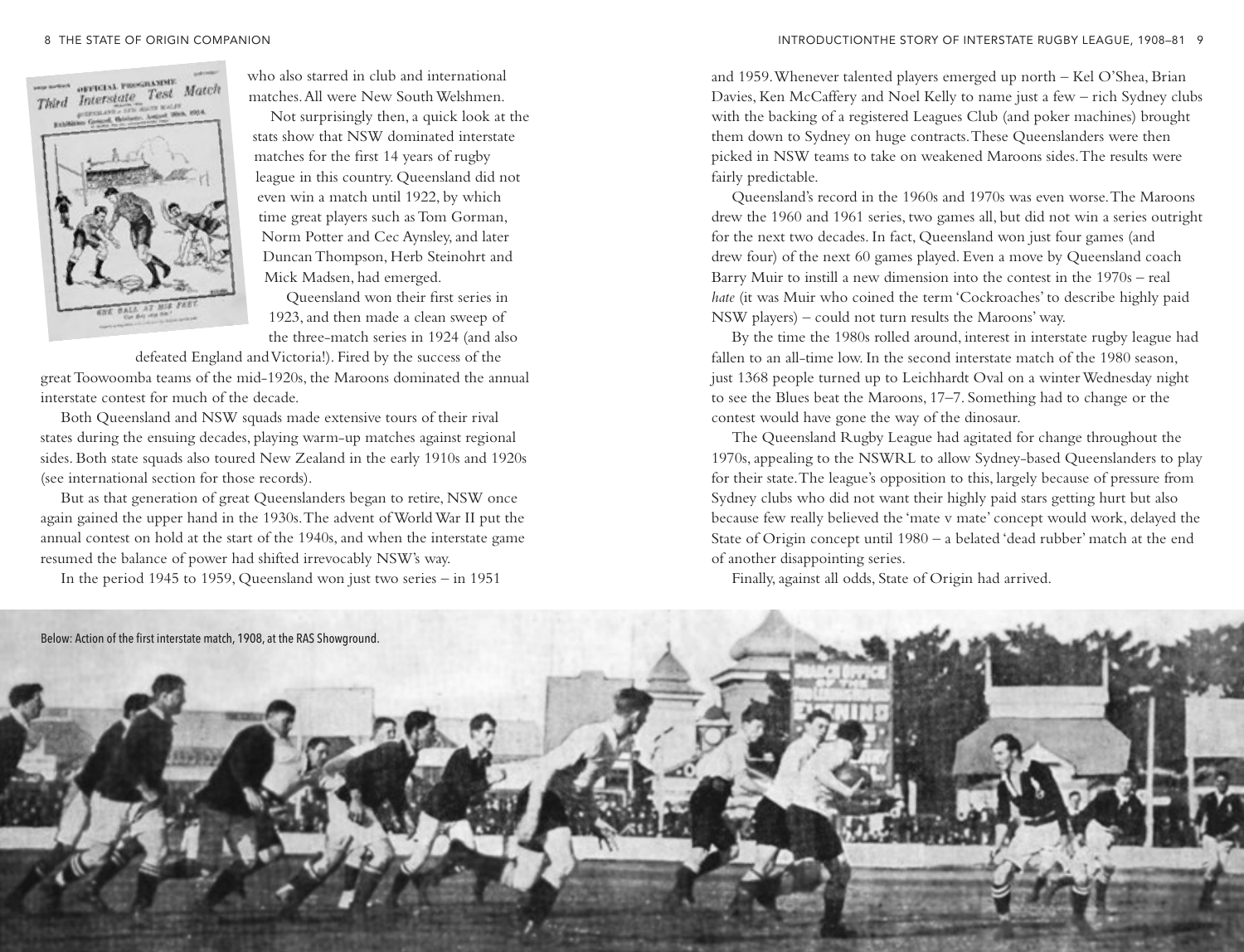

SECTION 1

## **Interstate Matches, 1908–1981**

Opposite: Rival interstate captains Fred Laws (Queensland) and Harry Owen (NSW) in 1931.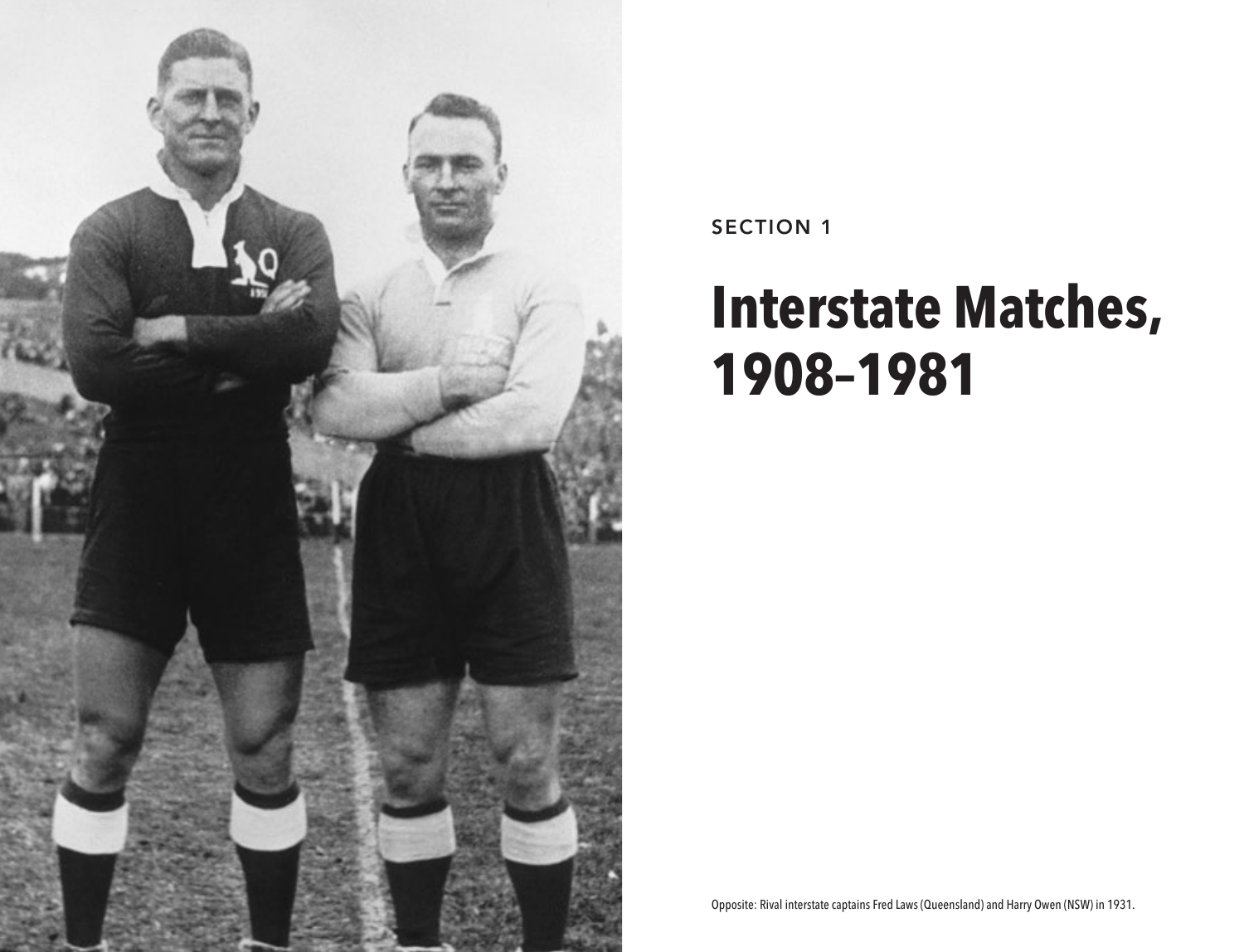## **NSW versus Queensland, 1908–1981**

#### 1908: Series One NSW 2–0

#### 11 July 1908 at the RAS Showground, Sydney

NSW 43 (T. Anderson 4, T. McCabe 2, W. Cann, A. Butler, S. Deane tries; H. Messenger 8 goals) **Queensland 0**. Referee: Fred Henlen; Crowd: 5,000

- **NSW:** Charlie Hedley, Frank Cheadle, H.'Dally' Messenger, Andy Morton, Tom Anderson, Sid Deane, Arthur Butler, Billy Cann, Tom McCabe, Lou Jones, L.'Jersey' O'Malley, Bob Graves, Arthur Hennessey (c)
- **Queensland:** Eddie Baird, Bill Abrahams, W.'Bill' Heidke, Mick Bolewski, Arthur O'Brien, Ooder Olsen, J.'Mick' Dore (c), Bill Hardcastle, Jack Fihelly, Vic Anderson, Bob Tubman, Ernest Cartmill, JackThompson

#### 18 July 1908 at the RAS Showground, Sydney

NSW 12 (L. Hansen, P. Moir tries; H. Brackenreg 2, Hansen field goal) Queensland 3 (O. Olsen try). Referee: Tom McMahon; Crowd: 6,000

- **NSW:** Harry Bloomfield, Albert Broomham, Albert Conlon (c), W.'Son' Fry, Bill Bailey, Jack Leveson, Lance Hansen, Harry Glanville, Herb Brackenreg, Peter Moir, Dick Green, Lou Jones, E.'Tedda' Courtney
- **Queensland:** Mick Bolewski, Bill Abrahams, Arthur O'Brien, Bill Evans, Ooder Olsen, Eddie Baird, W.'Bill' Heidke (c), Pat Walsh, Jack Thompson, Ernest Cartmill, Bob Tubman, Vic Anderson, Jack Fihelly

#### 1910: Series Two NSW 3-0

#### 30 July 1910 at the Brisbane Cricket Ground

NSW 40 (A. Broomham 3, T. McCabe 2, T. Courtney, W. Cann, V. Farnsworth, C. Sullivan, C. McKivat tries; Cann 4, h. Messenger goals) Queensland 21 (G. Hooker 3, P. McGrory, D. McGregor tries; H. Brackenreg 2, G. Duffn goals). Referee: T. J. Laws; Crowd: 5,500

- **Queensland:** Doug McGregor, George Duffin, Charlie Woodhead, George Hooker, W.'Bill' Heidke (c), Harry Dickens, Evan Lewis, Phil McGrory, Vic Anderson, Bob Tubman, Ed Buckley, Herb Brackenreg, Jack Mann
- **NSW:** W. 'Webby' Neill, Albert Broomham, Viv Farnsworth, Bill Farnsworth, H.'Dally Messenger, Arthur McCabe, Chris McKivat, Bob Craig, Jack 'Towser' Barnett, Con Sullivan, E.'Tedda' Courtney, S.'Sandy' Pearce, W.'Bill' Cann

#### 3 August 1910 at the Brisbane Exhibition Ground

NSW 32 (T. McCabe 2, W. Cann, A. Broomham, T. Courtney, E. McGuiness, C. Sullivan, W. Spence tries: Cann 3, McGuiness goals) **Queensland 18** (P. McGrory, C. Brown, E. Buckley, A. O'Brien tries; G. Rousell, G. Hooker, G. Duffin tries). Referee: T. J. Laws; Crowd: 700

- **Queensland:** George Duffin, George Hooker, George Rousell, Charles Brown, Arthur O'Brien, Harold Heidke, Evan Lewis, Bill Thomas, Phil McGrory, Ed Buckley, Alf Foote, Vic Anderson, Alfred Jones; Res.: Otto Thomsen
- **NSW:** Ted McGuiness, Arthur McCabe, Viv Farnsworth, Bill Farnsworth, Albert Broomham, Chris McKivat, A.'Pony' Halloway, E.'Tedda' Courtney, Con Sullivan, W.'Bill' Cann, Bill Spence, S.'Sandy' Pearce, Bill Noble

#### 6 August 1910 at the Brisbane Exhibition Ground

NSW 19 (A. Broomham, W. Farnsworth, E. McGuiness, A. Halloway tries; W. Cann 2 goals) **Queensland 3** (A. O'Brien try). Referee: T. J. Laws; Crowd: 5,000

- **Queensland:** George Duffin, Arthur O'Brien, Charlie Woodhead, George Hooker, Charles Brown, Harry Dickens, W.'Bill' Heidke, Harold Nicholson, Vic Anderson, Bob Tubman, Herb Brackenreg, Ed Buckley, Alfred Jones; Res.: George Rousell
- **NSW:** W.'Webby' Neill, Albert Broomham, Viv Farnsworth, Bill Farnsworth, Ted McGuiness, Chris McKivat, A.'Pony' Halloway, Con Sullivan, E.'Tedda' Courtney, J.'Towser' Barnett, Bill Noble, S.'Sandy' Pearce, W.'Bill' Cann

#### 1911: Series Three NSW 3–0

#### 3 June 1911 at the Sydney Showground

NSW 65 (H. Messenger 4, H. Hallet 2, D. Frawley 2, W. Cann 2, A. Broomham, W. Noble, W. farnsworth, P. McCue, C. McKivat tries; Messenger 10 goals) Queensland 9 (C. Woodhead try; h. brackenreg 3 goals) Referee: Laurie Kearney; Crowd: 32,000

- **NSW:** W.'Webby' Neill, Dan Frawley, H.'Dally' Messenger, Howard Hallett, Albert Broomham, Bill Farnsworth, Chris McKivat (c), Con Sullivan, 'Paddy' McCue, Bill Noble, Bob Craig, S.'Sandy' Pearce, W.'Bill' Cann
- **Queensland:** George Duffin, Charlie Woodhead, Eric Glasson, Arthur Maitland, George Hooker, W.'Bill' Heidke, Evan Lewis, Ed Buckley, Vic Anderson, Harold Nicholson, August Pioch, Herb Brackenreg (c), BobTubman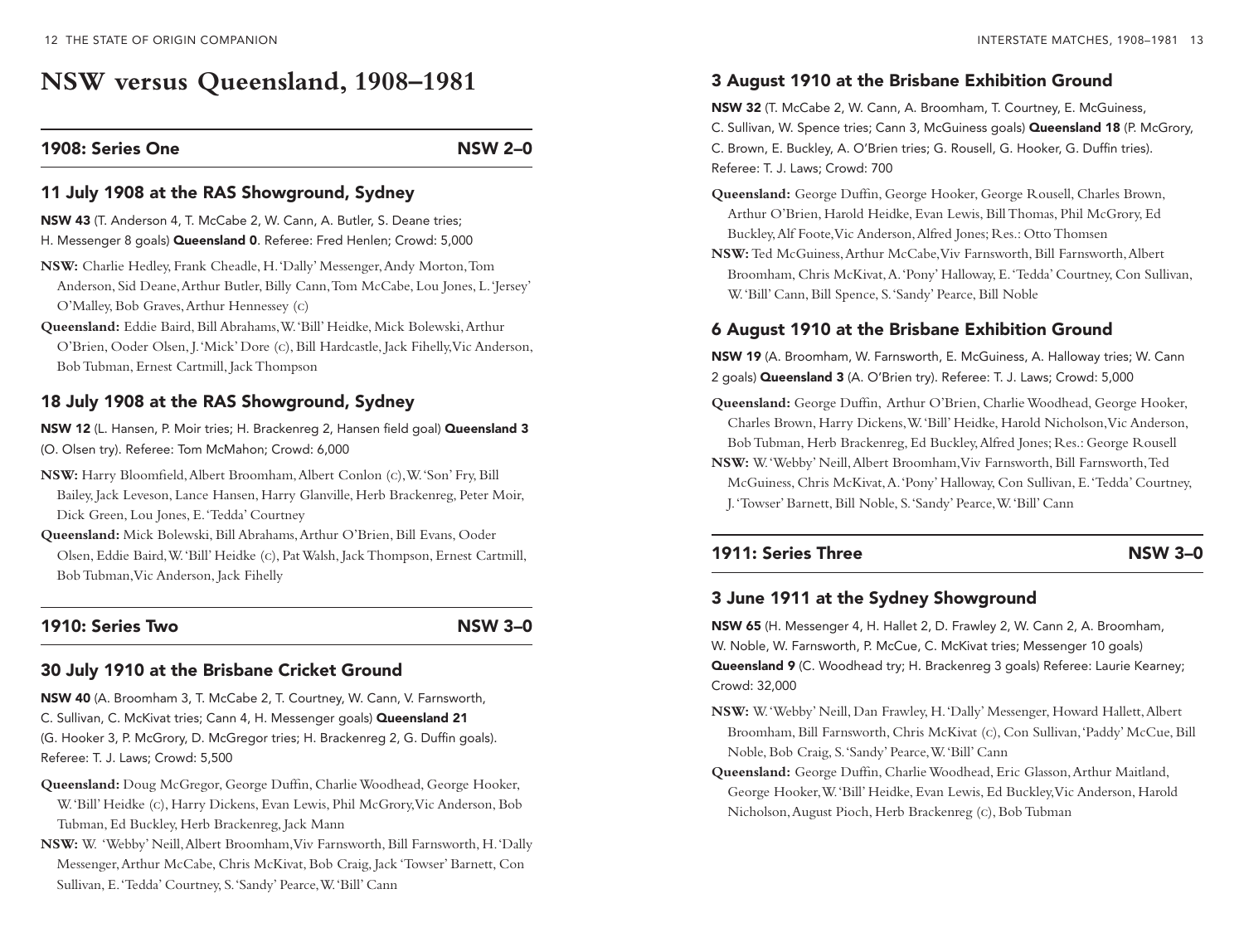## 7 June 1911 at the Sydney Showground

NSW 49 (h. Messenger 2, C. McMurtrie 2, L. Cubitt 2, a. halloway, D. Campbell, D. Grundie, S. Pearce, W. Joass tries; Messenger 7, Campbell goals) Queensland 0. Referee: bill finegan; Crowd: 3,500

- **NSW:** Os Brown, Tom Berecry, H.'Dally' Messenger (c), Herb Gilbert, J.'Dinny' Campbell, Les Cubitt, A.'Pony' Halloway, Charles McMurtrie, Ted Swinson, Don Grundie, Con Sullivan, S.'Sandy' Pearce, Bill Joass
- **Queensland:** Doug McGregor, Arthur Maitland, Eric Glasson, George Hooker, George Duffin, Harry Dickens, W.'Bill' Heidke, Herb Brackenreg (c), Ed Buckley, August Pioch, Harold Nicholson, James McCombe, August Schatz

#### 10 June 1911 at the Sydney Showground

NSW 32 (h. Messenger 3, J. Stuntz, C. Russell, J. Davis tries; Messenger 7 goals) Queensland 8 (H. Brackenreg, W. Heidke tries; G. Duffin goal). Referee: Tom McMahon; Crowd: 10,000

- **NSW:** W.'Webby' Neill, Charles 'Boxer' Russell, H.'Dally' Messenger (c), Bill Farnsworth, John Stuntz, Henry Naylor, Arthur Butler, E.'Tedda' Courtney, Ed Burdett, Jack 'Towser' Barnett, Alby 'Son' Burge, Jim 'Barra' Davis, BobWilliams
- **Queensland:** Doug McGregor, Arthur Maitland, Eric Glasson, George Hooker, George Duffin, Harry Dickens, W.'Bill' Heidke, Herb Brackenreg (c), Bill Thomas, Harold Nicholson, August Schatz, Bob Tubman, August Pioch; Res.: James McComb

## 1912: Series Four NSW 2–0

## 1 June 1912 at the Sydney Showground

NSW 65 (F. Burge 3, W. Cann 3, A. Broomham 2, P. McCue 2, D. Frawley 2, C. Sullivan, H. Messenger, H. Gilbert tries; Messenger 10 goals) Queensland 9 (W. Lynch try; G. Duffin 3 goals). Referee: Tom McMahon; Crowd: 20,000

- **NSW:** Howard Hallett, Dan Frawley, H.'Dally' Messenger, Herb Gilbert, Albert Broomham, John 'Dinny' Campbell, Chris McKivat (c), W.'Bill' Cann, Frank Burge, Bill Noble, Con Sullivan, 'Paddy' McCue, E.'Tedda' Courtney
- **Queensland:** George Duffin, George Hooker, Bill Lynch, Bill Quinn, George Rousell, Bill Farnsworth (c), George Hazelton, Herb 'Lucky' Collins, Ken McKay, Paddy Fahey, Percy Ross

## 3 June 1912 at the Sydney Showground

NSW 32 (E. White 2, H. Thompson 2, W. Spence, W. Lindsay, T. Berecry, R. Norman tries; D. McGregor 3, Norman goals) **Queensland 4** (G. Duffin 2 goals). Referee: Laurie Kearney; Crowd: 10,000

- **NSW:** Doug McGregor, Tom Berecry, Harry 'Hash' Thompson, Bill Lindsay, Eddie White, Ray Norman, A.'Pony' Halloway, Larry 'Jersey' O'Malley, Harry Brighton, Bill Joass, Bill Spence (c), Joe Murray, Don Grundie
- **Queensland:** George Duffin, George Hooker, Dave Hazelton, Bill Lynch, Bill Quinn, Bill Farnsworth (c), Alf Dreverson, Tom Healy, Tom Dean, Ken McKay, Herb 'Lucky' Collins, Paddy Fahey, George Holzberger; Res.: Don Jeffrey, Bob Nicholson

#### 1913: Series Five NSW 2–0

## 23 August 1913 at the Brisbane Cricket Ground

NSW 27 (A. Baber 2, H. Bolt 2, B. Gray, C. Russell, D. McFarlane tries; R. Norman 3 goals) **Queensland 12** (G. Maunders, O. Hardy tries; H. Bolewski3 goals). Referee: Jack Roche; Crowd: 7,000

- **Queensland:** Henry Bolewski, Dobbyn Hickey, Bill Lynch, Cec Maunders, Billy Beavis, Sam Parker, Evan Lewis (c), Alf Foote, Bert Nalder, James Adams, Thomas Dean, Bill Richmond, Ossie Hardy
- **NSW:** Frank Kinghorn, Wally Messenger, Henry Bolt, C.'Boxer' Russell (c), Ted Leggo, Ray Norman, Selby McFarlane, Bert Gray, Arthur Baber, Ed Hilliard, Bill Noble, Arch Moncrief, Harry Butler

## 30 August 1913 at the Brisbane Cricket Ground

NSW 21 (b. gray, R. Norman, h. bissett, e. hilliard, T. Leggo tries; Norman 2, Leggo goals) Queensland 17 (h. McCabe 2, O. hardy tries; h. bolewski 4 goals). Referee: Jack Roche; Crowd: 4,000

- **Queensland:** Henry Bolewski, Herbert McCabe, Bill Lynch, Cec Maunders, Billy Beavis, Sam Parker, Abe Patrick, Alf Foote, Charles Scott, Ossie Hardy, James Adams, Bill Richmond, Bert Nalder
- **NSW:** Frank Kinghorn, Harold Bissett, Ted Leggo, Henry Bolt, Arthur Baber, Ray Norman, Selby McFarlane, Bert Gray, Arch Moncrieff, Charlie Lees, Ed Hilliard, Harry Butler, Bill Noble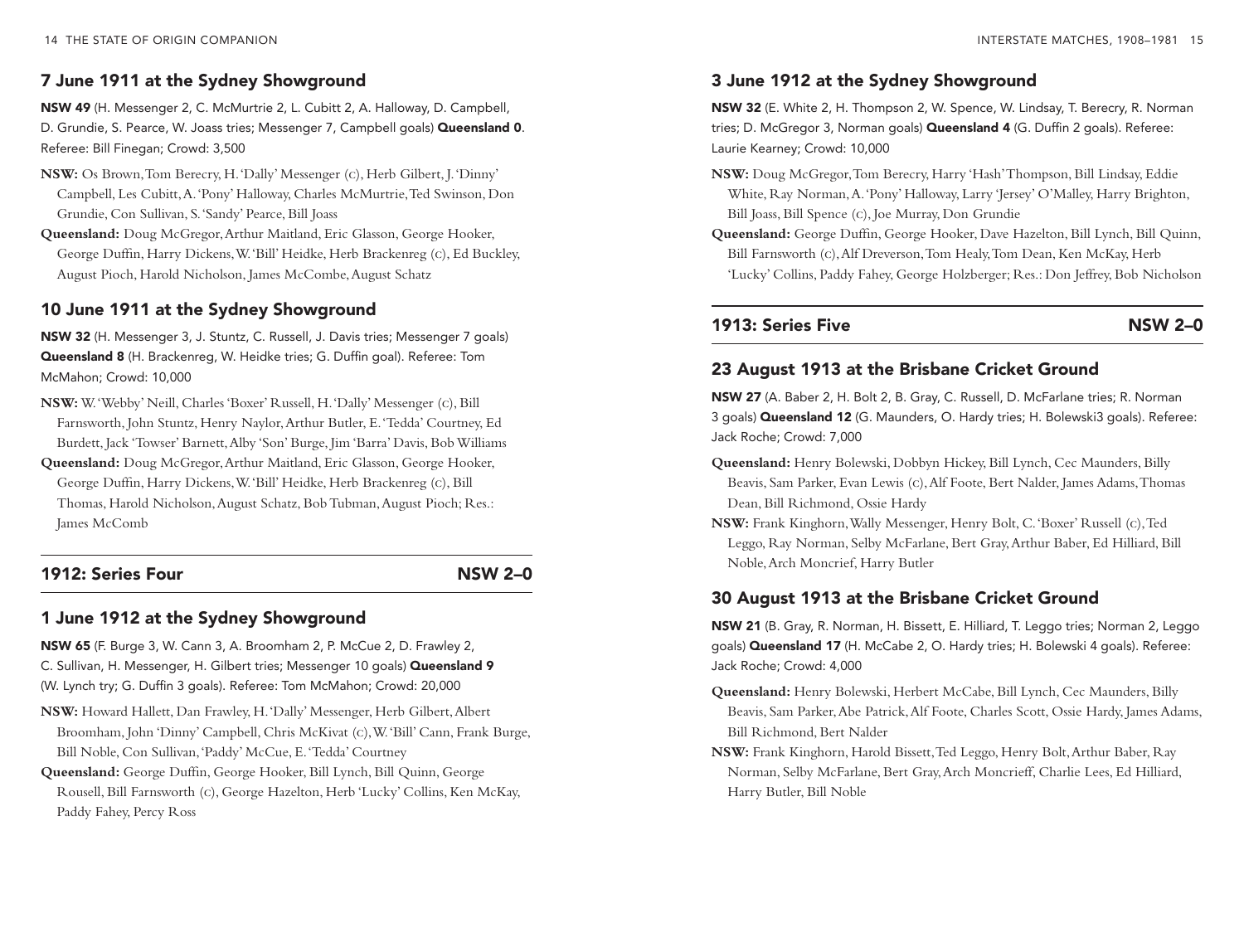#### 1915: Series Six NSW 2–0

#### 5 June 1915 at the RAS Showground,Sydney

NSW 53 (H. Horder 5, F. Burge 2, L. Cubitt, H. Thompson, B. Gray, C. Fraser tries; Horder 8, Fraser 2 goals) **Queensland 9** (J. Hanley try; W. Hedges, H. Bolewski, D. Thompson goals). Referee: Joe black; Crowd: 25,000

- **NSW:** George Challis, Harold Horder, Bill Kelly, C.'Chook' Fraser, H.'Hash' Thompson, Les Cubitt, A.'Pony' Halloway (c), Jack 'Bluey' Watkins, Bert Gray, Frank Burge, Felix Ryan, Walter Palmer, E.'Tedda' Courtney
- **Queensland:** Henry Bolewski, Herb McCabe, John Birkett, Jim Hanley, Peter Olsen, Charles Hodgens (c), Duncan Thompson, Jack Egan, W.'Bill' Hedges, Jerry Johnson, Peter Olsen, Jack Henley, Duncan McIvor

#### 7 June 1915 at the Sydney Cricket Ground

NSW 39 (h. horder 5, C. fraser, J. Watkins tries; horder 7, fraser 2 goals) Queensland 6 (J. Wixted 2 tries). Referee: Joe black; Crowd: 10,000

- **NSW:** George Challis, Harold Horder, Bill Kelly, C.'Chook' Fraser, 'Hash' Thompson, Les Cubitt, A.'Pony' Halloway (c), Jack 'Bluey' Watkins, Bert Gray, Frank Burge, Felix Ryan, Walter Palmer E.'Tedda' Courtney
- **Queensland:** Jim Hanley, Jim Wixted, John Birkett, Arch Foley, Peter Olsen, Charles Hodgens (c), Duncan Thompson, Arthur Hoolahan, Peter Olsen, Tom Dean, Jack Hanley, Tom Pask, Jack Egan; Res.: W.'Bill' Hedges

#### 1919: Series Seven NSW 4–0

#### 19 July 1919 at the Sydney Cricket Ground

NSW 33 (L. Cubitt 3, H. Horder 2, R. Vest, C. Prentice tries; A. Oxford 6 goals) Queensland 18 (N. Potter 2, M. Johnston, C. Thorogood tries; B. Paten 3 goals). Referee: Tom McMahon; Crowd: 30,000

- **NSW:** Lyall Wall, Harold Horder, Ray Norman, Les Cubitt, Dick Vest, Alf Blair, A.'Pony' Halloway (c), Joe Kerwick, Jim Pye, Arthur Oxford, Bill Shultz, Clarrie Prentice, Felix Ryan
- **Queensland:** Tom Sweeney, Nev Broadfoot, Jack Maguire, Clarrie Thorogood, Bill Paten, Thomas Bath (replaced by James McCosh), Duncan Thompson (c), Bill Richards, Ted McGrath, Norm Johnson, Patrick Moran, Claud O'Donnell, Norm Potter

#### 28 July 1919 at the Sydney Cricket Ground

NSW 12 (R. Norman, R. Vest, A. Halloway, L. Wall tries) Queensland 7 (J. McCosh try; D. Thompson 2 goals). Referee: Tom McMahon; Crowd: 3,000

- **NSW:** Les Wall, Dick Vest, Ray Norman, Herb Gilbert, Jack Robinson, C.'Chook' Fraser, A.'Pony' Halloway (c), Jack Watkins, Frank Burge, Arthur Oxford, Bill Shultz, Clarrie Prentice, Felix Ryan
- **Queensland:** Tom Sweeney, Bill Paten, James McCosh, Jack Maguire, Nev Broadfoot, Clarrie Thorogood, Duncan Thompson (c), Bill Richards, Norm Johnson, Claud O'Donnell, Ted McGrath, Pat Moran, Norm Potter

#### 27 September 1919 at Davies Park, Brisbane

NSW 24 (A. Blair 3, C. Horder 2, G. Potter tries; Horder 2, Blair goals) Queensland 10 (h. Stevens, J. holborow tries; holborow 2 goals). Referee: Laurie Kearney; Crowd: 800

- **Queensland:** Tom Sweeney, Nev Broadfoot, John Holborow, Ray Silver, Jack Gordon, Duncan Thompson (c), Tom Flanagan, Ted McGrath, Harry Jacques, Ted Stanley, Pat Moran, Luke Woods, Henry Stevens
- **NSW:** Ed 'Snowy' Rigney, Charlie Ogle, Clarrie Horder (c), Harry Caples, George Potter, Alf Blair, Sid Kaufman, Clarrie Tye, Jim Pye, Horrie Watt, Bert Gray, Bill Joass, Andrew 'Son' Fraser

#### 4 October 1919 at the Brisbane Exhibition Ground

NSW 13 (V. Sheehan 2, C. Horder tries; Horder 2 goals) Queensland 10 (M. Bennett 2 tries; S. hull 2 goals). Referee: Laurie Kearney; Crowd: Unknown

- **Queensland:** Sam Hull, Nev Broadfoot, Mick Bennett, John Holborow, Jack Gordon, Jim McBrien, Duncan Thompson (c), Stan Barnes, Ted Stanley, Ted McGrath, Patrick Moran, Jim Sigley, Henry Stevens
- **NSW:** Ted Taplin, Vince Sheehan, Clarrie Horder (c), George Potter, Paul Boys, Alf Blair, George Robinson, Reg Farnell, Horrie Watt, Alf Faull, Bert Gray, Jim Pye, Bill Joass

#### 1920: Series Eight NSW 1–0

#### 14 August 1920 at the Sydney Cricket Ground

NSW 40 (H. Horder 3, R. Vest, B. Gray, A. Johnston, J. Robinson, H. Caples, J. Ives, F. Burge tries; Burge 5 goals) **Queensland 18** (B. Paten 2, D. Thompson, C. O'Donnell tries; h. fewin 3 goals). Referee: Tom McMahon; Crowd: 10,000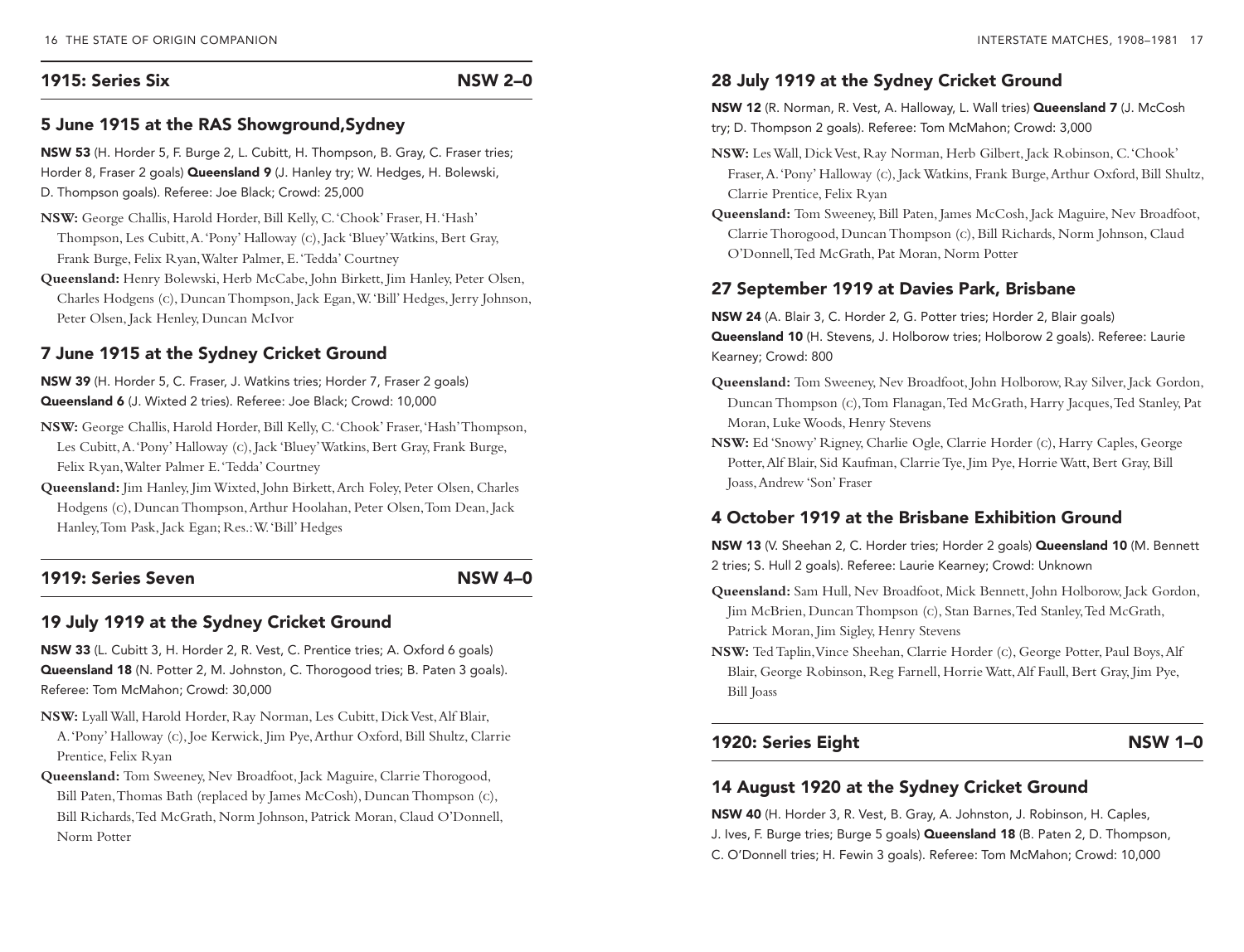- **NSW:** C.'Chook' Fraser, Dick Vest, Paddy Conaghan, Jack Robinson, Harold Horder, Harry Caples, Albert 'Ricketty' Johnston (c), Bill Shultz, Frank Burge, Dick Townsend, Bert Gray, J.'Clarrie' Ives, S.'Sandy' Pearce
- **Queensland:** Harry Fewin, Nev Broadfoot, Edward Brown, Jack Maguire, Bill Paten, Stan Ryan (c), Colin Thompson, Jerry Johnson, Simon Kreutzer, Claud O'Donnell, Bill Richards, Pat Moran, Norm Potter

#### 1921: Series Nine NSW 2–0

#### 4 June 1921 at the Sydney Cricket Ground

NSW 37 (h. horder 2, R. Norman, D. Seddon, C. Prentice, a. Johnston, f. Ryan,

D. Hodgins, J. Pye tries; Norman 4, Horder goals) Queensland 11 (T. Bath, N. Potter, N. broadfoot tries; b. Paten goal). Referee: Webby Neill; Crowd: 35,000

- **NSW:** C.'Chook' Fraser, Harold Horder, Dudley Seddon, James Flattery, Rex Norman, Dallas Hodgins, Albert 'Ricketty' Johnston, Reg Latta, Clarrie Prentice, Jim Pye, Felix Ryan, Horrie Watt, Bill Ives
- **Queensland:** Harry Fewin, Nev Broadfoot, Edward Brown, Clarrie Thorogood, Bill Paten, Thomas Bath, Tom Flanagan, Charles Cavanagh, Bill Richards, Ted Stanley, Norm Potter, Claud O'Donnell, Jim Bennett

#### 17 September 1921 (Davies Park, Brisbane)

NSW 34 (J. Flattery 4, E. Hanrahan, W. Gillespie, J. Robinson, F. Hume tries; A. Oxford 4, E. Rigney goals) **Queensland 20** (E. Stanley 2, J. Hourigan, e. frauenfelder tries; T. Mooney 4 goals). Referee: Laurie Kearney; Crowd: 2,500

- **Queensland:** Tom Mooney, Jack Hourigan, Jim McBrien, Tom Gorman, Eric Frauenfelder, Colin Thompson, A.'Pony' Halloway, T.'Jerry' Johnson, Alex Brown, Claud O'Donnell, Jim Bennett, Pat Moran, Ted Stanley
- **NSW:** Ed 'Snowy' Rigney, Jack 'Junker' Robinson, Fred Hume, Bill Gillespie, Jim Flattery, Dallas Hodgins, W.'Binghi' Benson, Harold Leddy, Jack Knight, Alf Fraser, Arthur Oxford, Clarrie Tye, E.'Feather' Hanrahan

#### 1922: Series Ten Qld 1–0

#### 22 September 1922 at the Sydney Sports Ground

Queensland 25 (T. Gorman, W. Spencer, E. Brown, W. Stanley tries; B. Paten 5 goals) NSW 9 (J. flattery 2, a. Oxford tries). Referee: Tom McMahon; Crowd: 12,000

**NSW:** Frank McMillan, James Flattery, Les Steel, Oscar Quinliven, Cec Blinkorn, Dallas Hodgins, Duncan Thompson (c), Jack Watkins, Vic Armbruster, Tom McGrath, Arthur Oxford, Clive Evatt, Felix Ryan

**Queensland:** Eric Frauenfelder, Bill Paten, Tom Gorman, Jim McBrien, Bill Spencer, Edward Brown, Cyril Connell, Jerry Johnson, Ted Stanley, Norm Potter (c), Jim Bennett, Claud O'Donnell, Alex Brown

#### 1923: Series Eleven Qld 2–0

#### 25 June 1923 at the Sydney Cricket Ground

Queensland 18 (N. Potter 2, J. hunt, a. henderson tries; J. Craig 3 goals) NSW 13 (J. Watkins, J. Robinson, J. Toohey tries; a. Oxford 2 goals). Referee: Tom McMahon; Crowd: 32,000

- **NSW:** Frank McMillan, Jack Toohey, Frank Rule, Herman Peters, Jack Robinson, Harry Caples (c), Albert Johnston, Jack Watkins, Bill Shultz, Reg Latta, Felix Ryan, Clive Evatt, Harold Leddy
- **Queensland:** Eric Frauenfelder, Bill Spencer, Tom Gorman, Jim McBrien, Bill Paten, John Hunt, Jim Craig (c), Norm Potter, Jim Bennett, Cec Broadfoot, Arthur Henderson, Tom Tierney, Alex Brown

#### 25 August 1923 at the Brisbane Exhibition Ground

Queensland 25 (J. Craig 2, C. Aynsley 2, A. Henderson, B. Paten, E. Frauenfelder tries; Craig 2 goals) NSW 10 (H. Horder, J. Robinson tries; Horder 2 goals). Referee: Jack Roche; Crowd: 25,000

- **Queensland:** Eric Frauenfelder, Cecil Aynsley, Tom Gorman, Jack Cuneen, Bill Paten, Jim Craig (c), John Hunt, Norm Potter, Arthur Henderson, Jim Bennett, Cec Broadfoot, Jim Purcell, Alex Brown
- **NSW:** Frank McMillan, Harold Horder, Tom Linskey, Jack Robinson, Cec Blinkhorn, Harry Caples (c), Bill 'Binghi' Benson, Jack Watkins, Bill Ives, Reg Latta, Bill Shultz, Clive Evatt, A.'Son' Fraser

#### 1924: Series Twelve **Communist Communist Communist Communist Communist Communist Communist Communist Communist Communist Communist Communist Communist Communist Communist Communist Communist Communist Communist Communist C**

#### 31 May 1924 at the Sydney Cricket Ground

Queensland 22 (b. Paten 3, C. aynsley 2, N. Potter tries; D. Thompson, J. Craig goals) NSW 20 (H. Horder 2, A. O'Connor, C. Blinkhorn tries; A. Oxford 4 goals). Referee: Tom McMahon; Crowd: 55,000

**NSW:** Henry 'Micky' Waterhouse, Cec Blinkhorn, Jack Dawson, Harold Horder (c), Benny Wearing, Dudley Seddon, Bill 'Binghi' Benson, Jack Watkins, Arthur Oxford, Alf O'Connor, Reg Latta, Clive Evatt, Jim Dunworth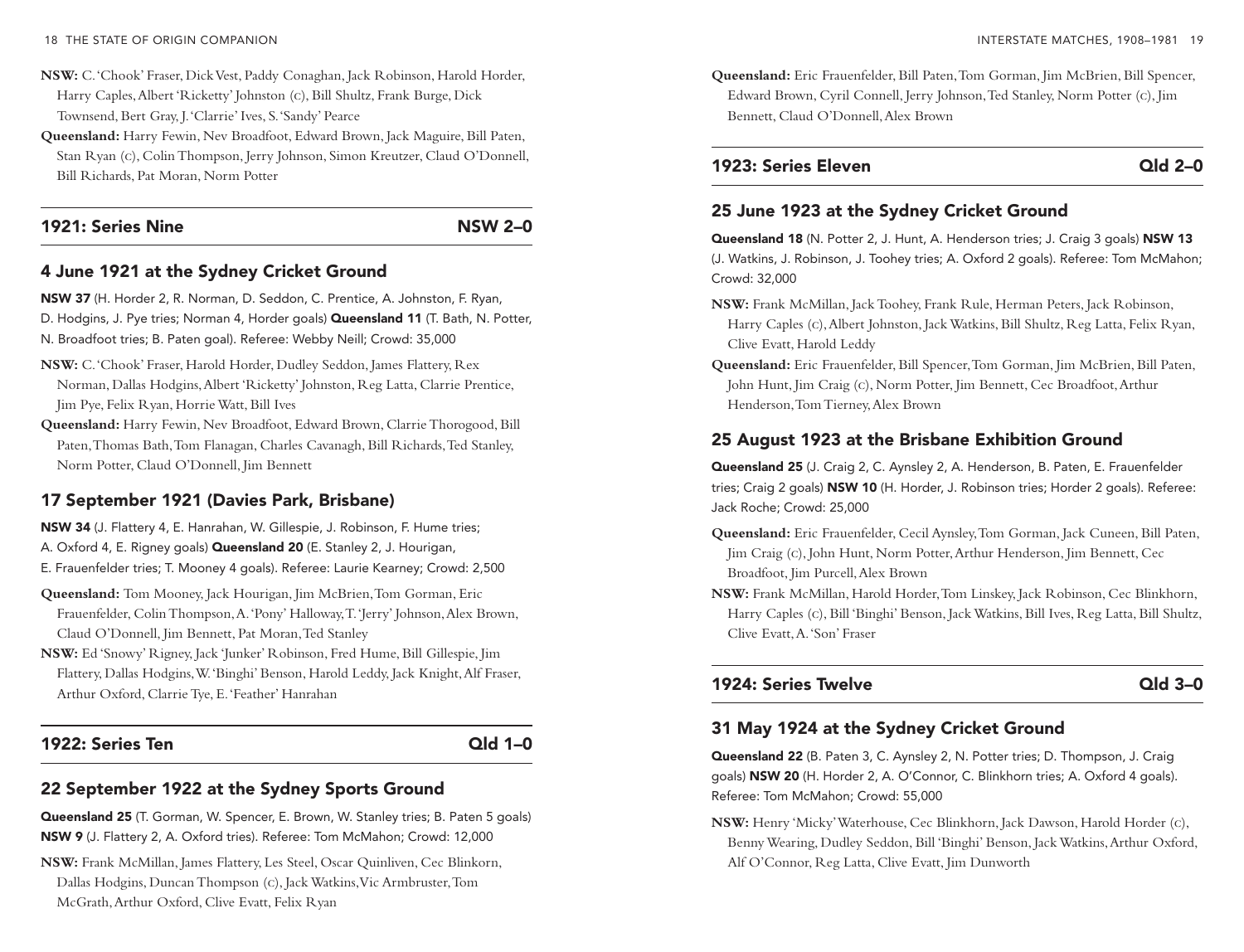**Queensland:** Eric Frauenfelder, Cecil Aynesley, Jim Craig (c), Tom Gorman, Bill Paten, John Hunt, Duncan Thompson, Norm Potter, John Purcell, Vic Armbruster, Jim Sigley, Jim Bennett, Cec Broadfoot

#### 4 June 1924 at the Sydney Sports Ground

Queensland 20 (J. bennett 2, C. aynsley, J. Craig tries; D. Thompson 4 goals) NSW 7 (H. Horder try; A. Oxford 2 goals). Referee: Tom McMahon; Crowd: 18,000

- **NSW:** Henry 'Micky' Waterhouse, Cec Blinkhorn, Jack Dawson, Harold Horder (c), Benny Wearing, Clarrie Hincksman, Bill 'Binghi' Benson, Jack Watkins, Alf O'Connor, Reg Latta, Arthur Oxford, Clive Evatt, J.'Clarrie' Ives
- **Queensland:** Eric Frauenfelder, Cecil Aynesley, Jim Craig (c), Tom Gorman, Bill Paten, John Hunt, Duncan Thompson, Cec Broadfoot, John Purcell, Vic Armbruster, James Purcell, Norm Potter, Jim Sigley, Jim Bennett

#### 30 August 1924 at the Brisbane Exhibition Ground

Queensland 36 (W. Spencer 3, A. Edwards 2, A. Anderson, J. Craig, C. Aynsley tries; Aynsley 6 goals) NSW 6 (H. Horder 2 tries). Referee: Jack Roche; Crowd: 12,000

- **Queensland:** Eric Frauenfelder, Cecil Aynsley, Tom Gorman, Jim Craig (c), Bill Paten (replaced by Bill Spencer), Johnny Hunt, Arthur Edwards, Cec Broadfoot, Vic Armbruster, John Purcell, Norm Potter, Arthur Henderson, Jim Bennett
- **NSW:** Frank McMillan, Harold Horder (c), Dud Millard, Os Quinlivan, Frank Saunders, Alan Steel, Bill 'Binghi' Benson, Reg 'Whip' Latta, Arthur Oxford, Alby Carr, Bill Ives, Horrie Watt, Les Hayes

#### 1925: Series Thirteen Qld 4–1

#### 30 May 1925 at the Sydney Cricket Ground

Queensland 23 (V. Armbruster 2, W. Spencer, B. Paten, T. Gorman tries; D. Thompson 4 goals) **NSW 15** (W. Hardman 2, B. Wearing tries; Wearing 3 goals). Referee: Tom McMahon; Crowd: 44,000

- **NSW:** Henry 'Mickey' Waterhouse, Benny Wearing, Tom Barry, Frank Rule, Wal Murphy, Jack McMahon, Eric Doig, Reg Latta (c), Bill Hardman, Alf O'Connor, Bill Ives, Arthur 'Snowy' Justice, Pat Murphy
- **Queensland:** Eric Frauenfelder, Bill Paten, Tom Gorman, Jim Craig (c), Bill Spencer, John Hunt, Duncan Thompson, Herb Steinohrt, Vic Armbruster, Perce Parcells, Jim Bennett, Arthur Henderson, Norm Potter

#### 1 June 1925 at the Sydney Sports Ground

Queensland 27 (B. Paten 2, V. Armbruster, H. Leibke, A. Henderson tries; D. Thompson 5, C. Aynsley goals) NSW 13 (F. Rule try; B. Wearing 5 goals). Referee: S. Jackson; Crowd: 8,000

- **NSW:** Henry 'Mickey' Waterhouse, Benny Wearing, Frank Rule, Tom Barry, Frank Saunders, Frank O'Rourke, Norm 'Latchem' Robinson, Reg Latta (c), Bill Hardman, Alf O'Connor, Pat Murphy, Arthur 'Snowy' Justice, Bill Ives
- **Queensland:** Jim Craig (c), Bill Paten, Tom Gorman, Edward Brown, Cecil Aynsley, Jim McBrien, Duncan Thompson, Vic Armbruster, Harry Leibke, Jim O'Mara, Jim Bennett, Arthur Henderson, Norm Potter

#### 8 June 1925 at the Sydney Cricket Ground

NSW 27 (B. Wearing 3, W. Ives, P. Murphy tries; Wearing 6 goals) Queensland 16 (W. Spencer, h. Leibke, T. gorman, J. Craig tries; D. Thompson 2 goals). Referee: Tom McMahon; Crowd: 35,000

- **NSW:** George Daisley, Benny Wearing, Frank O'Rourke, Frank Rule, Jimmy Love, Jerry Brien, Jimmy Johnson, Reg Latta (c), Bill Hardman, Alf O'Connor, Pat Murphy, Arthur Justice, Bill Ives
- **Queensland:** Eric Frauenfelder, Bill Spencer, Jim Craig (c), Tom Gorman, Bill Paten, John Hunt, Duncan Thompson, Herb Steinohrt, Harry Leibke, Vic Armbruster, Norm Potter, Arthur Henderson, Jim Bennett

#### 22 August 1925 at the Brisbane Exhibition Ground

Queensland 26 (W. Spencer 2, C. Aynsley, J. Bennett, N. Potter, A. Henderson tries; J. Craig 4 goals) NSW 8 (B. Wearing 2 tries; goal). Referee: Reg Leighton; Crowd: 15,000

- **Queensland:** Eric Frauenfelder, Cecil Aynsley, Tom Gorman, Jim Craig (c), Bill Spencer, Jeff Moores, Arthur Edwards, Vic Armbruster, Herb Steinohrt, Harry Leibke, Jim Bennett, Arthur Henderson, Norm Potter
- **NSW:** Jack Lawrence, Stan Brain, Frank Rule, Cec Fifield, Benny Wearing, A.'Georgie' Lane, Norm 'Latchem' Robinson, Reg Latta (c), Alf O'Connor, Bill Hardman, Stan Maker, Tom Leamey, Les Hayes

#### 29 August 1925 at the Brisbane Exhibition Ground

Queensland 23 (H. Caples 2, T. McDonagh, J. Allman, A. Anderson tries; Caples 3, Aub Oxford goals) NSW 18 (J. Lawrence, Stan Brain, N. Robinson, W. Hardman tries; g. Stettler 3 goals). Referee: Reg Leighton; Crowd: 6,000

**Queensland:** Bill 'Circy' Smith, Roy Lindsay, Harry Anderson, Jerry Allman, Mal Biggs, Harry Caples (c), Sid Malcolm, Jerry Johnson, Ted McGrath, Arthur Oxford, Eino Ripinen, Dan Dempsey, Bill McDonagh